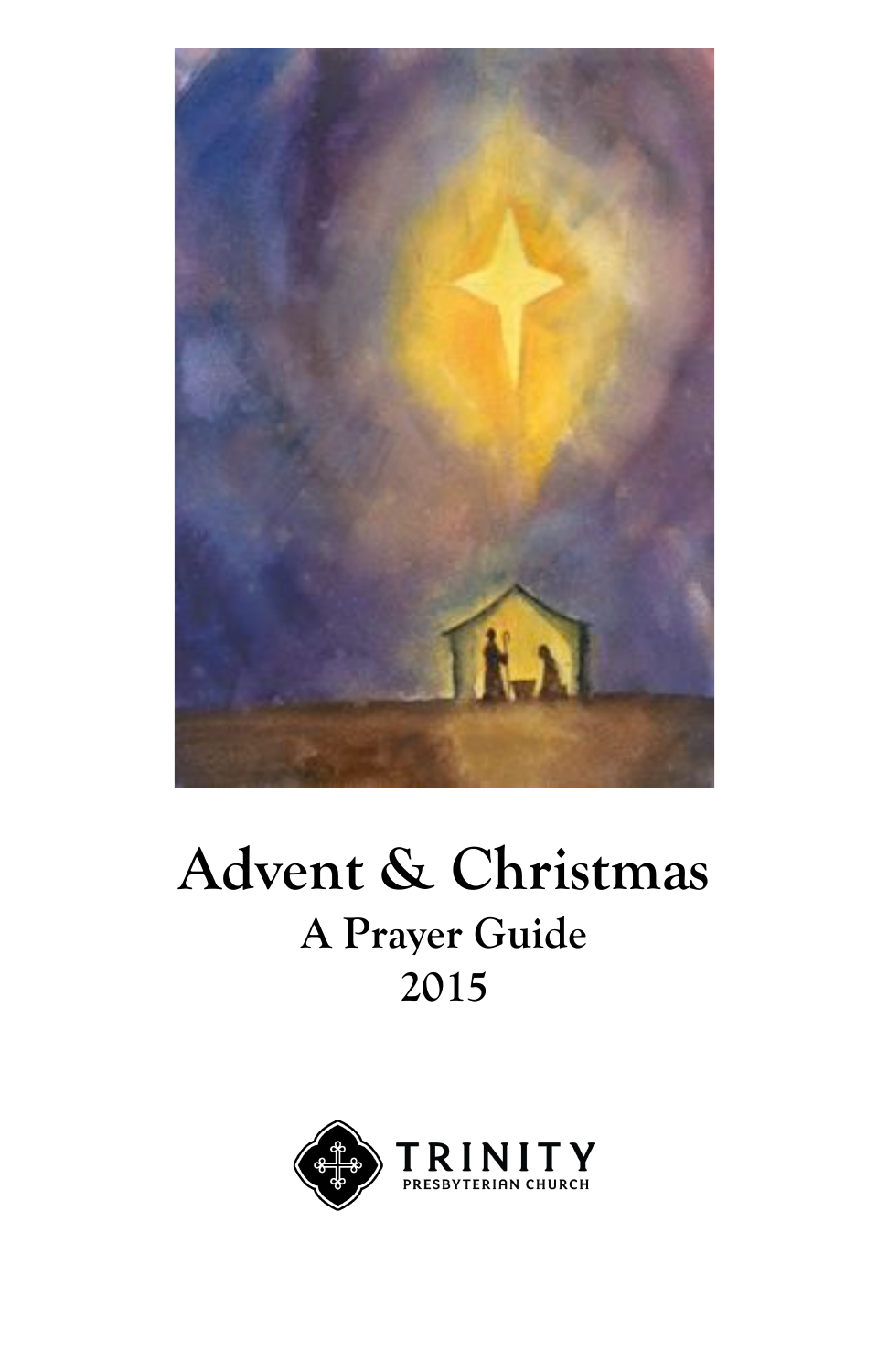**And the Grinch, with his Grinch-feet ice cold in the snow, stood puzzling and puzzling, how could it be so? It came without ribbons. It came without tags. It came without packages, boxes or bags. And he puzzled and puzzled 'till his puzzler was sore. Then the Grinch thought of something he hadn't before. What if Christmas, he thought, doesn't come from a store. What if Christmas, perhaps, means a little bit more.** 

*-Dr. Seuss, How the Grinch Stole Christmas! (1957)*

# What is Advent?<sup>1</sup>

 $\overline{a}$ 

Dr. Seuss was right. Christmas means a little bit more than what comes from a store. Indeed, it means a lot more! Christmas is about the Incarnation - God coming to be with us in Jesus, and many are familiar with that. Advent, on the other hand, is not so familiar to us. Advent is a word that simply means "coming" or "arrival." It is a four-week period in which the church looks back to Jesus' first coming in the Incarnation, and looks forward with hopeful anticipation to his second coming when he will establish the New Heavens and the New Earth.

For this reason, Advent is a season of waiting. The world is broken, and so we long for Jesus to come back and complete his work of making all things new. The cry of Advent is a cry for those who know something about suffering and longing. It is a time to grieve your own losses. It is also a time to join with all creation, which is, as Paul wrote, "groaning as it awaits the coming redemption." Advent reminds us that this world is not the way that it is supposed to be, but it does so by pointing us to the hope that the second coming of Jesus holds.

Of course, Scripture reminds us that we need redemption from our broken world because we have broken it! Advent calls us to prepare for Jesus' return by repenting and believing. We are to turn away from the false hopes and desires that twist our hearts and destroy our relationships. Instead, we are to turn toward Jesus, who frees us so that we may love and serve one another in grace and truth. Just as John the Baptist was born to prepare the way for Jesus' first coming, so we are given to each other in the community of the church to encourage each other and challenge the world around us to prepare for his coming again.

<sup>&</sup>lt;sup>1</sup> Many readings, prayers, and explanations are from Resurrection Brooklyn, Christ Church Berkeley, *The Book of Common Prayer*, & Christ the King.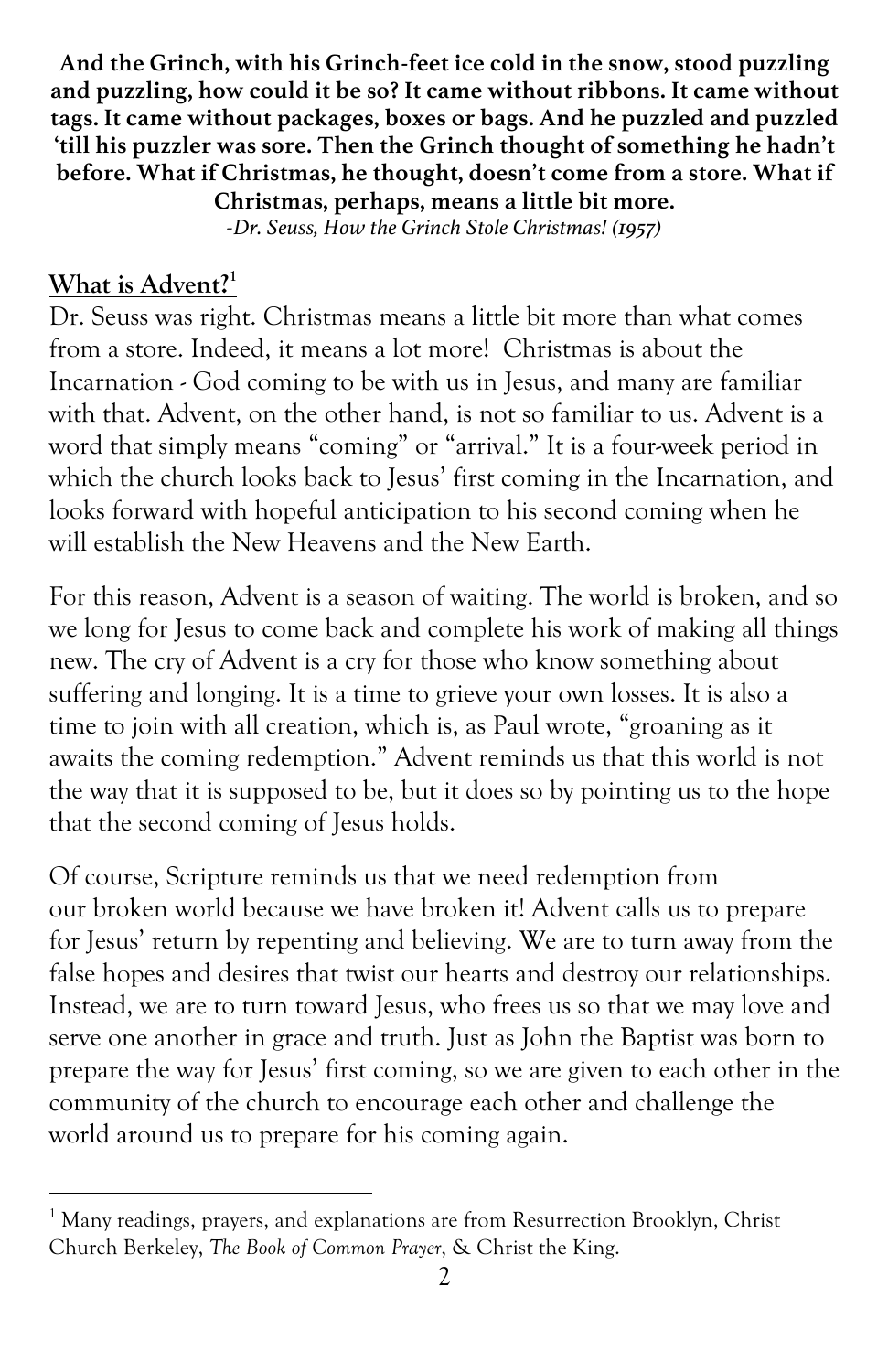# **What is Christmas?**

At Christmas, we remember the birth of Jesus, the fulfillment of all our Advent expectations. Derived from "Christ Mass," Christmas is a feast, and it's not a one-day affair. It's actually a twelve-day celebration beginning at sunset on Christmas Eve. How could it not be a multiday, extravagant and joyous feast when the King of Kings, the Prince of Peace, Creator and Redeemer has come to make the world and us new?!

# **How to Use this Guide**

The season of Advent-Christmas provides a wonderful opportunity for us to rekindle our relationship with God and his people, and especially to focus on the quality of our worship as a church, as families, and as individuals. We have prepared this guide for daily prayer with the hope that this season will be a time of renewal for you as well.

Each week of Advent has its own page with a simple liturgy of prayers and readings. This liturgy could be read and prayed by individuals or with friends or family. If you are praying with others, have one person read the plain words and have the rest respond with the words in bold.

There are three readings for most days, but you may omit the middle reading for the sake of time. The readings are also available on your mobile device at www.esvbible.org/devotions/bcp/.

A suggested hymn is included each week, but feel free to supplement with any hymn that you'd like.

Our goal is not to load you down with more tasks in an already busy life, but rather to provide you with materials to let you experience God's goodness and grace more fully. So use the guide as just that: a guide.

Our hope is that this guide will be an aid to your worship during Advent and Christmas this year!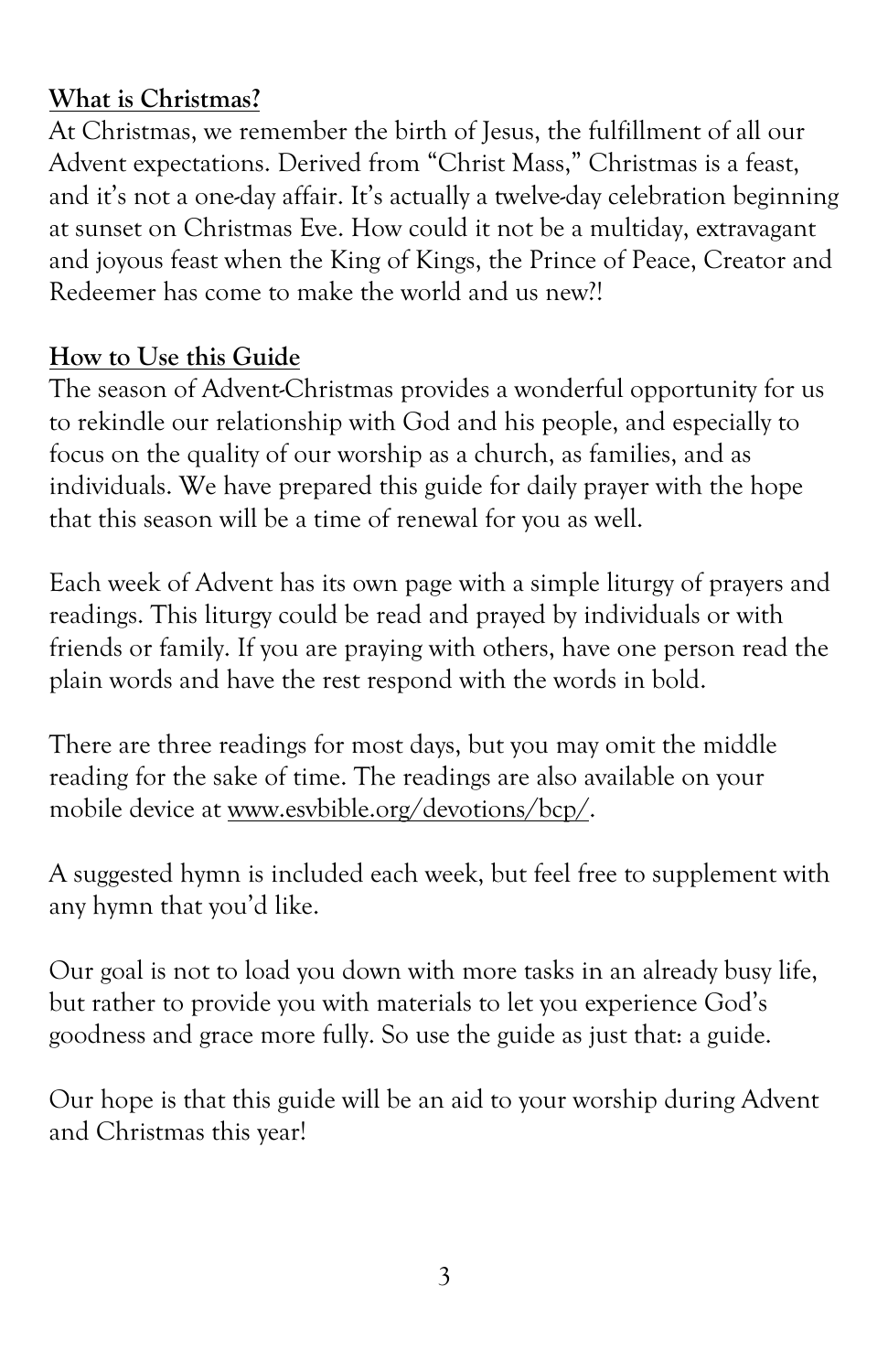# **Week One of Advent: November 29 – December 5**

## *Opening Prayer*

Gracious God, make us ready for this Advent. Prepare us for the Way of the Lord. We are listening to your Word as you announce the arrival of our Savior, who is Jesus, the King of Kings, the Prince of Peace, the Creator and Redeemer. **Amen***.*

#### *Confession of Sin*

**Because we are busy to prepare for the holidays, but lazy to prepare for your coming, Lord, have mercy on us. Forgive us and rouse in us by your Holy Spirit true hope and expectation. Amen***.*

#### *Assurance of Forgiveness*

May the Almighty God grant us forgiveness of all our sins, and the grace and comfort of the Holy Spirit. **Amen.**

*Invitation* Lord, open our lips. **And our mouth shall proclaim your praise.** 

**Glory to the Father, and to the Son, and to the Holy Spirit: as it was in the beginning, is now and will be forever. Amen.**

Alleluia! Our King and Savior now draws near: O Come let us adore Him. **Alleluia!**

## *Readings*

*The readings are available on your mobile device at esvbible.org/devotions/bcp/* **Sunday, Nov. 29 (The First Sunday of Advent)** Amos 1:5-2:5; (1 Thess. 5:1-11); Luke 21:5-19 **Monday, Nov. 30** Amos 2:6-16; (2 Pet. 1:1-11); Matt. 21:1-11 **Tuesday, Dec. 1** Amos 3:1-11; (2 Pet. 1:12-21); Matt. 21:12-22 **Wednesday, Dec. 2** Amos 3:12-4:5; (2 Pet. 3:1-10); Matt. 21:23-32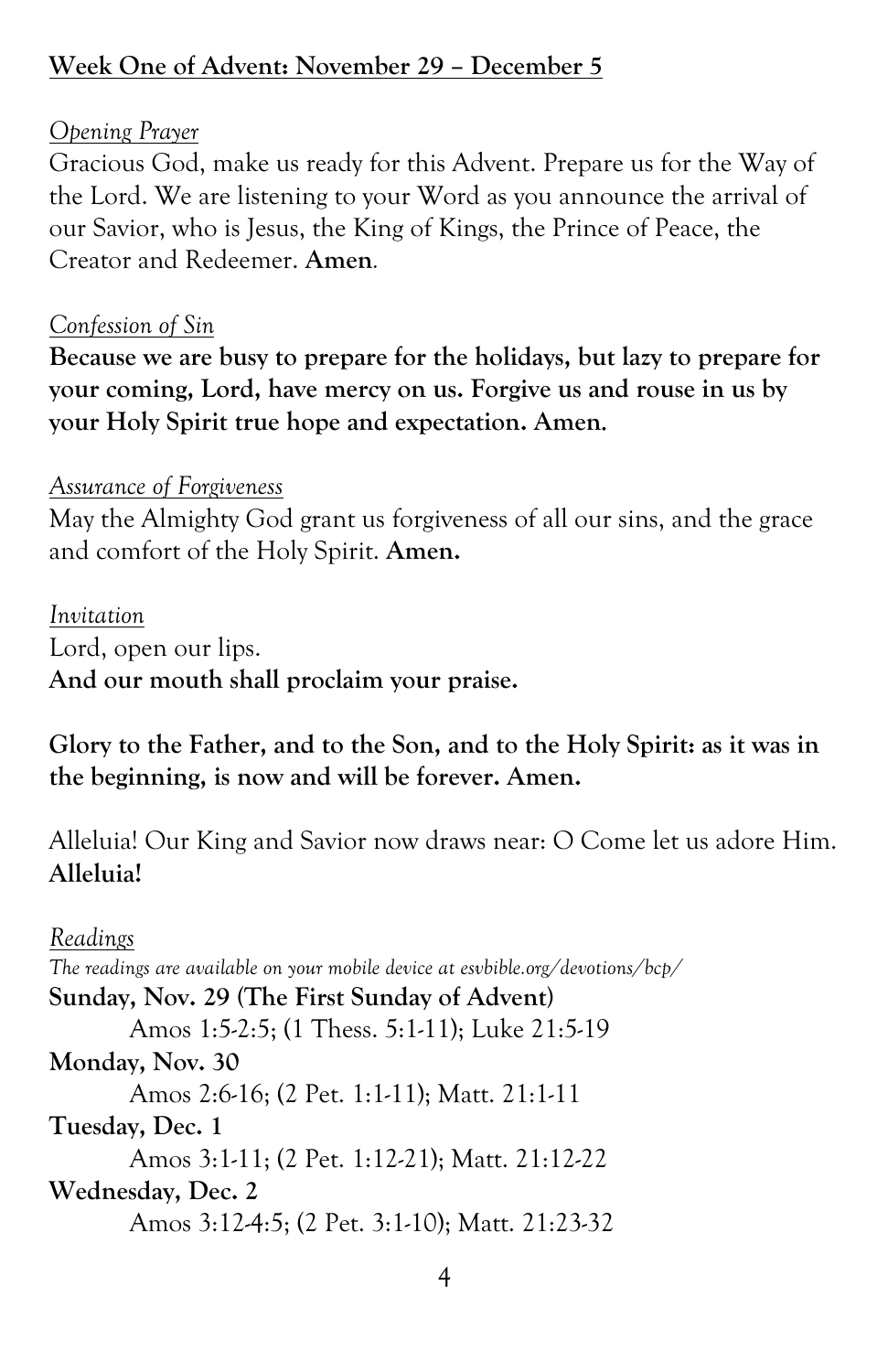**Thursday, Dec. 3** Amos 4:6-13; (2 Pet. 3:11-18); Matt. 21:33-46 **Friday, Dec. 4** Amos 5:1-17; (Jude 1-16); Matt. 22:1-14 **Saturday, Dec. 5** Amos 5:18-27; (Jude 17-25); Matt. 22:15-22

*Hymn for the Week*

**Come, Thou Long Expected Jesus** Come, thou long expected Jesus, Born to set thy people free; From our fears and sins release us; Let us find our rest in thee. Israel's strength and consolation, Hope of all the earth thou art, Dear desire of every nation, Joy of every longing heart.

Born thy people to deliver, Born a child and yet a king, Born to reign in us forever, Now thy gracious kingdom bring. By thine own eternal Spirit, Rule in all our hearts alone; By thine all-sufficient merit, Raise us to thy glorious throne.

*OR pick any favorite Advent hymn.*

*Open Prayer Pray for your family, friends, the church, and the world.*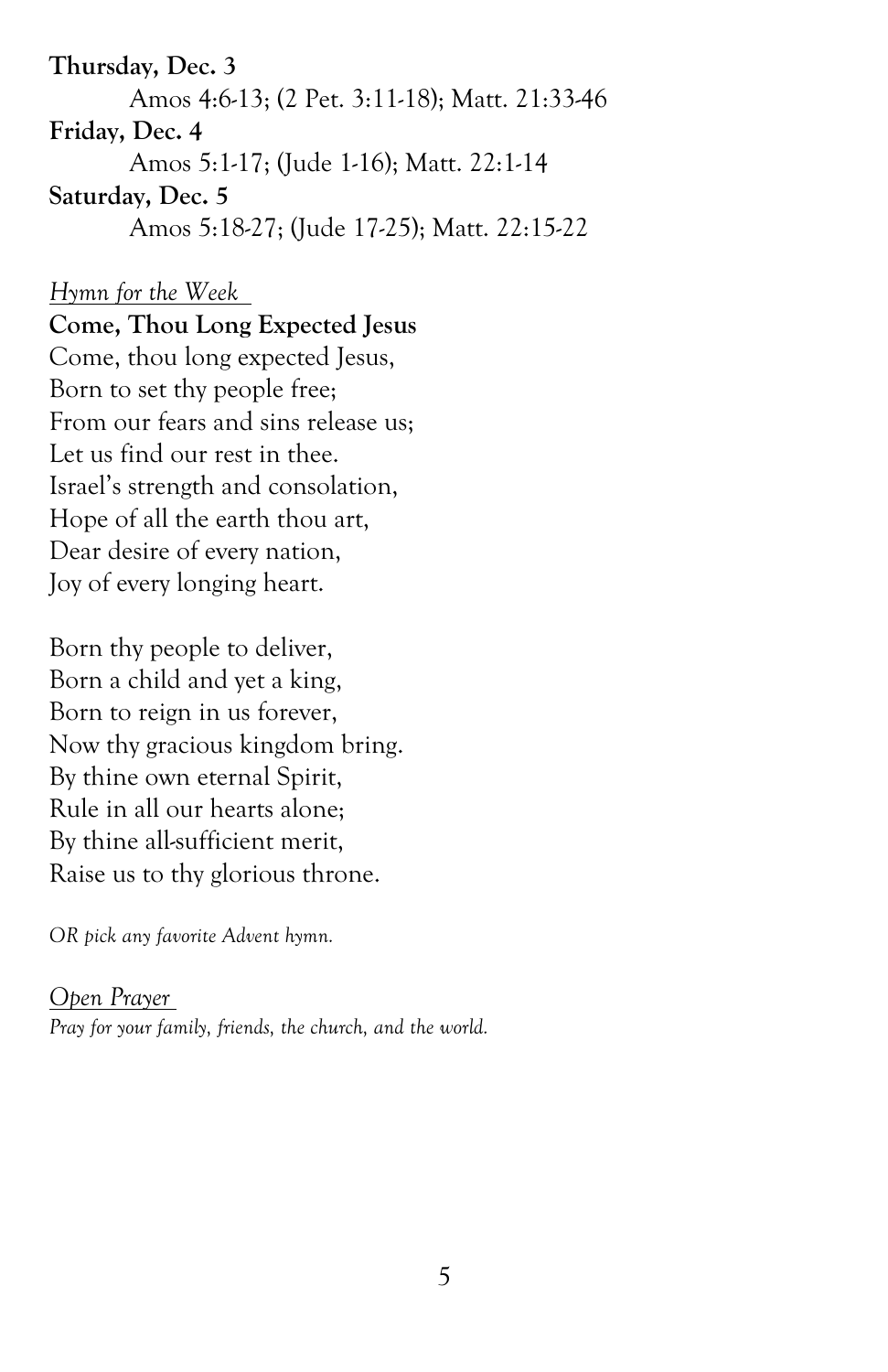#### *The Lord's Prayer*

*Conclude the prayer time with the Lord's Prayer*

**Our Father, who art in heaven, hallowed be thy name, thy kingdom come, thy will be done, on earth as it is in heaven. Give us this day our daily bread, and forgive us our debts as we forgive our debtors. And lead us not into temptation, but deliver us from evil. For thine is the kingdom and the power and the glory forever. Amen.**

#### *Closing Prayer*

Almighty God, give us grace to cast away the works of darkness, and put on the armor of light, now in the time of this mortal life in which your Son Jesus Christ came to visit us in great humility; that in the last day, when he shall come again in his glorious majesty to judge both the living and the dead, we may rise to the life immortal; through him who lives and reigns with you and the Holy Spirit, one God, now and for ever. **Amen***.* 

Let us bless the Lord. **Thanks be to God!**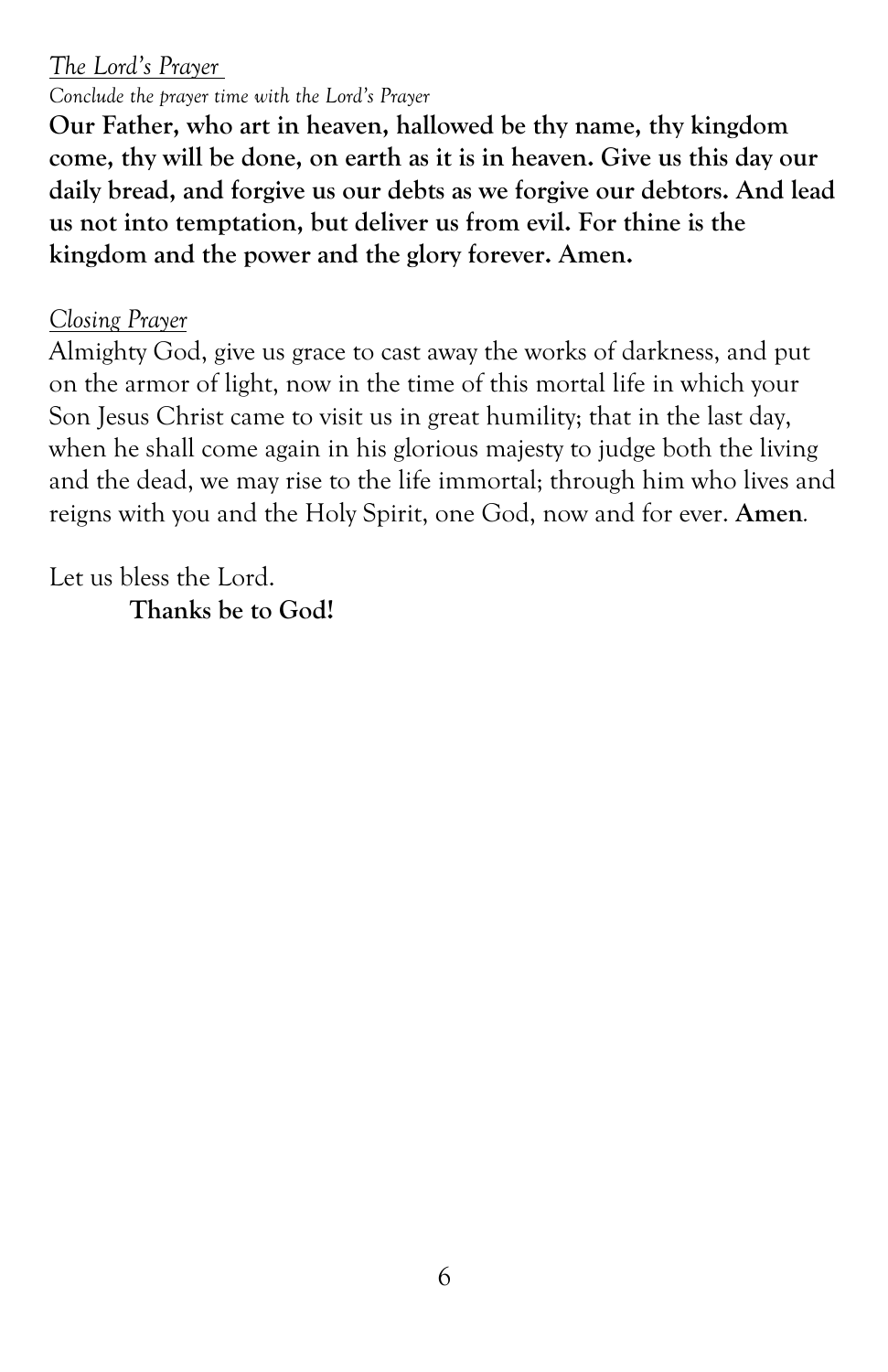# **Week Two of Advent: December 6 – December 12**

# *Opening Prayer*

God of hope, who brought love into this world, be the love that dwells between us. God of hope, who brought peace into this world, be the peace that dwells between us. God of hope, who brought joy into this world, be the joy that dwells between us. God of hope, the rock we stand upon, be the center, the focus of our Advent and always. **Amen***.*

## *Confession of Sin*

**Because we are awake with our buying and selling, but often asleep with our prayer, Christ, have mercy. Forgive us and strengthen us by your Holy Spirit so that we may delight in your presence with us and long for your return. Amen.**

#### *Assurance of Forgiveness*

May the Almighty God grant us forgiveness of all our sins, and the grace and comfort of the Holy Spirit. **Amen.**

*Invitation*

Lord, open our lips.

**And our mouth shall proclaim your praise.** 

# **Glory to the Father, and to the Son, and to the Holy Spirit: as it was in the beginning, is now and will be forever. Amen.**

Alleluia! Our King and Savior now draws near: O Come let us adore Him. **Alleluia!**

7 *Readings The readings are available on your mobile device at esvbible.org/devotions/bcp/* **Sunday, Dec. 6 (The Second Sunday of Advent)** Amos 6:1-14; (2 Thess. 1:5-12); Luke 1:57-68 **Monday, Dec. 7** Amos 7:1-9; (Rev. 1:1-8); Matt. 22:23-33 **Tuesday, Dec. 8** Amos 7:10-17; (Rev. 1:9-16); Matt. 22:34-46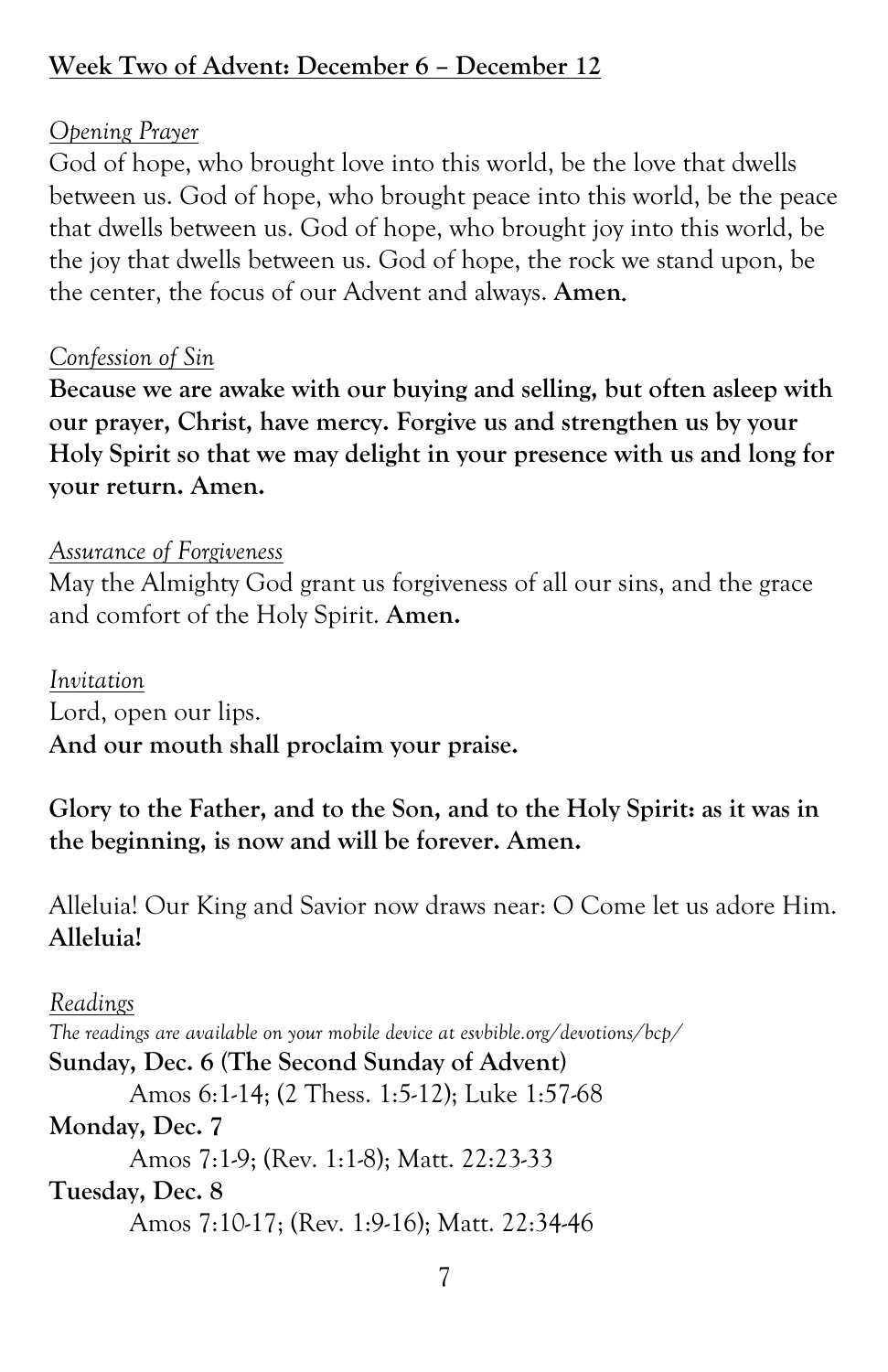**Wednesday, Dec. 9** Amos 8:1-14; (Rev. 1:17-2:7); Matt. 23:1-12 **Thursday, Dec. 10** Amos 9:1-10; (Rev. 2:8-17); Matt. 23:13-26 **Friday, Dec. 11** Haggai 1:1-15; (Rev. 2:18-29); Matt. 23:27-39 **Saturday, Dec. 12** Haggai 2:1-9; (Rev. 3:1-6); Matt. 24:1-14

#### *Hymn for the Week*

#### **Once in Royal David's City**

Once in royal David's city Stood a lowly cattle shed Where a mother laid here baby In a manger for his bed: Mary was that mother mild, Jesus Christ her little child.

He came down to earth from heaven Who is God and Lord of all, And his shelter was a stable, And his cradle was a stall: With the poor, the mean, and lowly, Lived on earth our Savior holy.

And our eyes at last shall see Him, Through His own redeeming love, For that Child so dear and gentle Is our Lord in Heav'n above, And He leads His children on To the place where He is gone.

Not in that poor lowly stable, With the oxen standing by, We shall see Him; but in Heaven, Set at God's right hand on high; Where like stars His children crowned All in white shall wait around.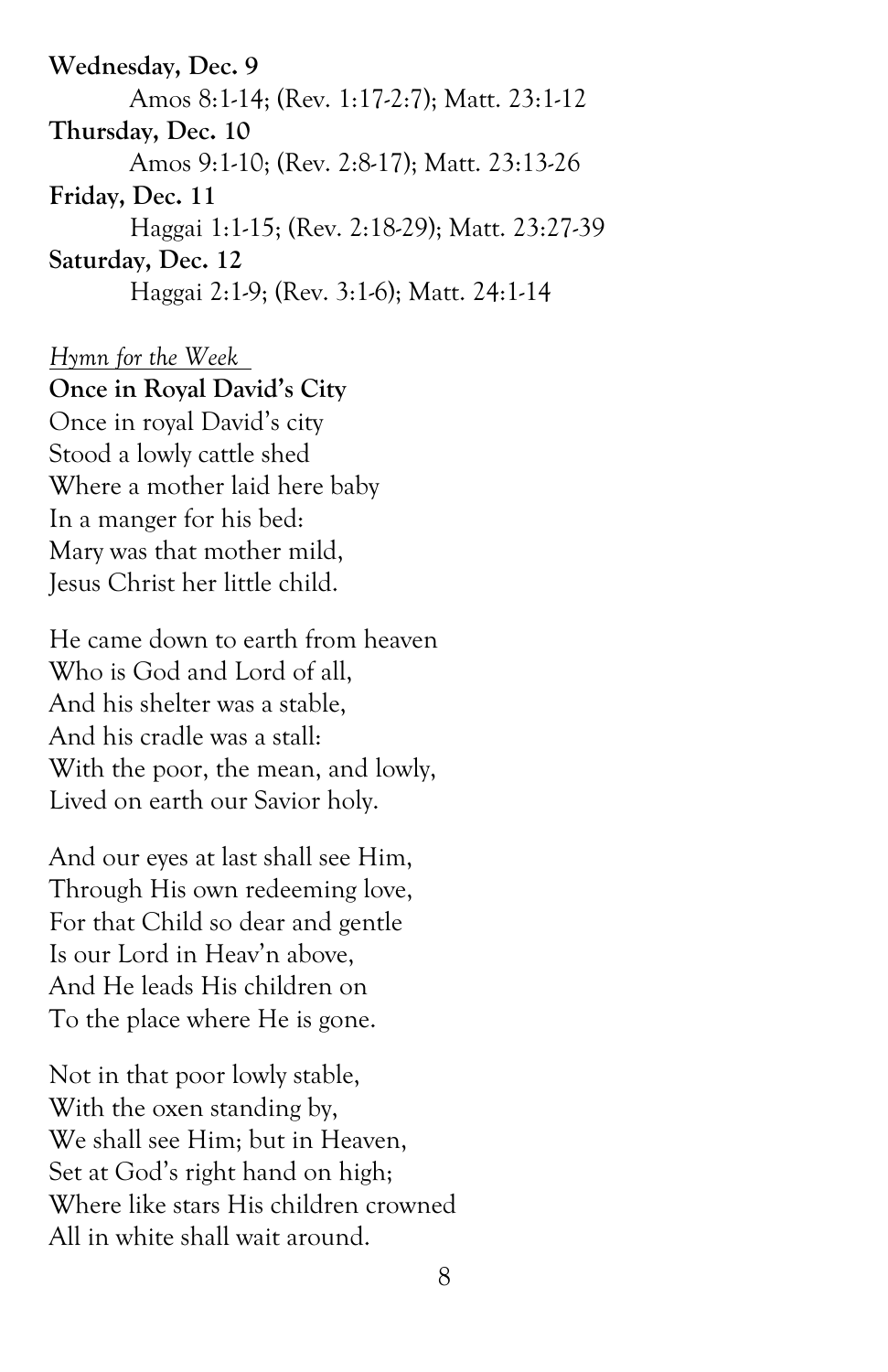*OR pick any favorite Advent hymn.*

#### *Open Prayer*

*Pray for your family, friends, the church, and the world.*

## *The Lord's Prayer*

*Conclude the prayer time with the Lord's Prayer*

**Our Father, who art in heaven, hallowed be thy name, thy kingdom come, thy will be done, on earth as it is in heaven. Give us this day our daily bread, and forgive us our debts as we forgive our debtors. And lead us not into temptation, but deliver us from evil. For thine is the kingdom and the power and the glory forever. Amen.**

# *Closing Prayer*

Merciful God, who sent your messengers the prophets to preach repentance and prepare the way for our salvation: Give us grace to heed their warnings and forsake our sins, that we may greet with joy the coming of Jesus Christ our Redeemer; who lives and reigns with you and the Holy Spirit, one God, now and for ever. **Amen**.

Let us bless the Lord. **Thanks be to God!**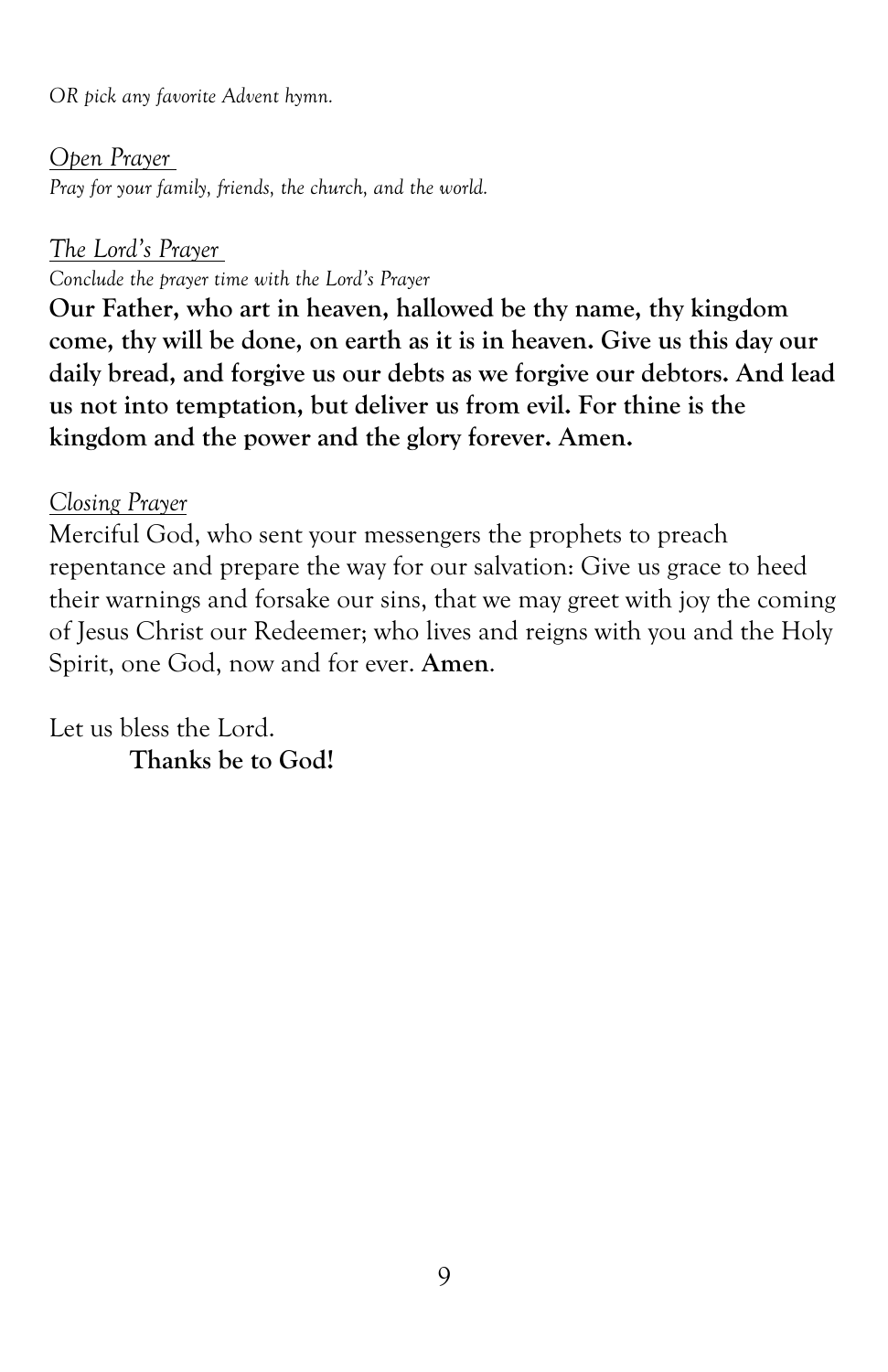# **Week Three of Advent: December 13 – December 19**

## *Opening Prayer*

May the splendor of your glory dawn in our hearts, we pray, Almighty God, that all shadows of the night may be scattered and we may be shown to be children of light by the Advent of your Only Begotten Son, who lives and reigns with you in the unity of the Holy Spirit, one God, for ever and ever. **Amen***.*

#### *Confession of Sin*

**Because we have forgotten Advent disciplines, because they are crowded out by end-of-year functions and Christmas celebrations that arrive so quickly, Lord, have mercy. Forgive us and renew in us the joy of your salvation. Amen***.*

#### *Assurance of Forgiveness*

May the Almighty God grant us forgiveness of all our sins, and the grace and comfort of the Holy Spirit. **Amen.**

*Invitation*

Lord, open our lips.

**And our mouth shall proclaim your praise.** 

# **Glory to the Father, and to the Son, and to the Holy Spirit: as it was in the beginning, is now and will be forever. Amen.**

Alleluia! Our King and Savior now draws near: O Come let us adore Him. **Alleluia!**

*Readings*

*The readings are available on your mobile device at esvbible.org/devotions/bcp/* 

**Sunday, Dec. 13 (The Third Sunday of Advent)**

Amos 9:11-15; (2 Thess. 2:1-3, 13-17); John 5:30-47

## **Monday, Dec. 14**

Zech. 1:7-17; (Rev. 3:7-13); Matt. 24:15-31

**Tuesday, Dec. 15**

Zech. 2:1-13; (Rev. 3:14-22); Matt. 24:32-44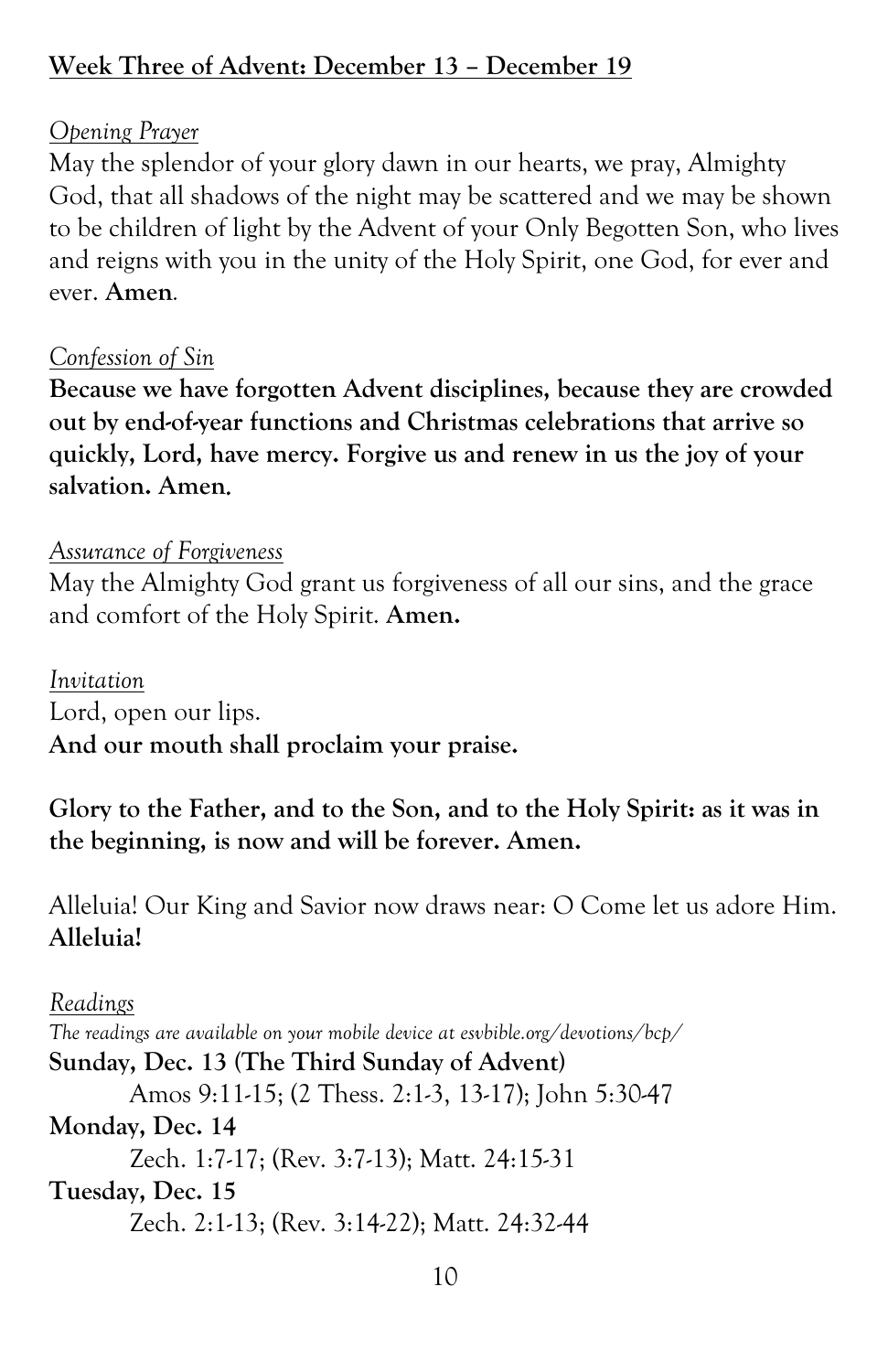**Wednesday, Dec. 16** Zech. 3:1-10; (Rev. 4:1-8); Matt. 24:45-51 **Thursday, Dec. 17** Zech. 4:1-14; (Rev. 4:9-5:5); Matt. 25:1-13 **Friday, Dec. 18** Zech. 7:8-8:8; (Rev. 5:6-14); Matt. 25:14-30 **Saturday, Dec. 19** Zech. 8:9-17; (Rev. 6:1-17); Matt. 25:31-46

*Hymn for the Week* 

# **O Come, O Come, Emmanuel**

O come, O come Emmanuel And ransom captive Israel That mourns in lonely exile here, Until the Son of God appears.

> *REFRAIN*  Rejoice! Rejoice! Emmanuel Shall come to thee, O Israel

O come, Thou Rod of Jesse, free Thine own from Satan's tyranny; From depths of hell Thy people save, And give them victory over the grave.

> *REFRAIN*  Rejoice! Rejoice! Emmanuel Shall come to thee, O Israel

O come, Thou Dayspring, come and cheer Our spirits by Thine advent here; Disperse the gloomy clouds of night, And death's dark shadows put to flight.

> *REFRAIN*  Rejoice! Rejoice! Emmanuel Shall come to thee, O Israel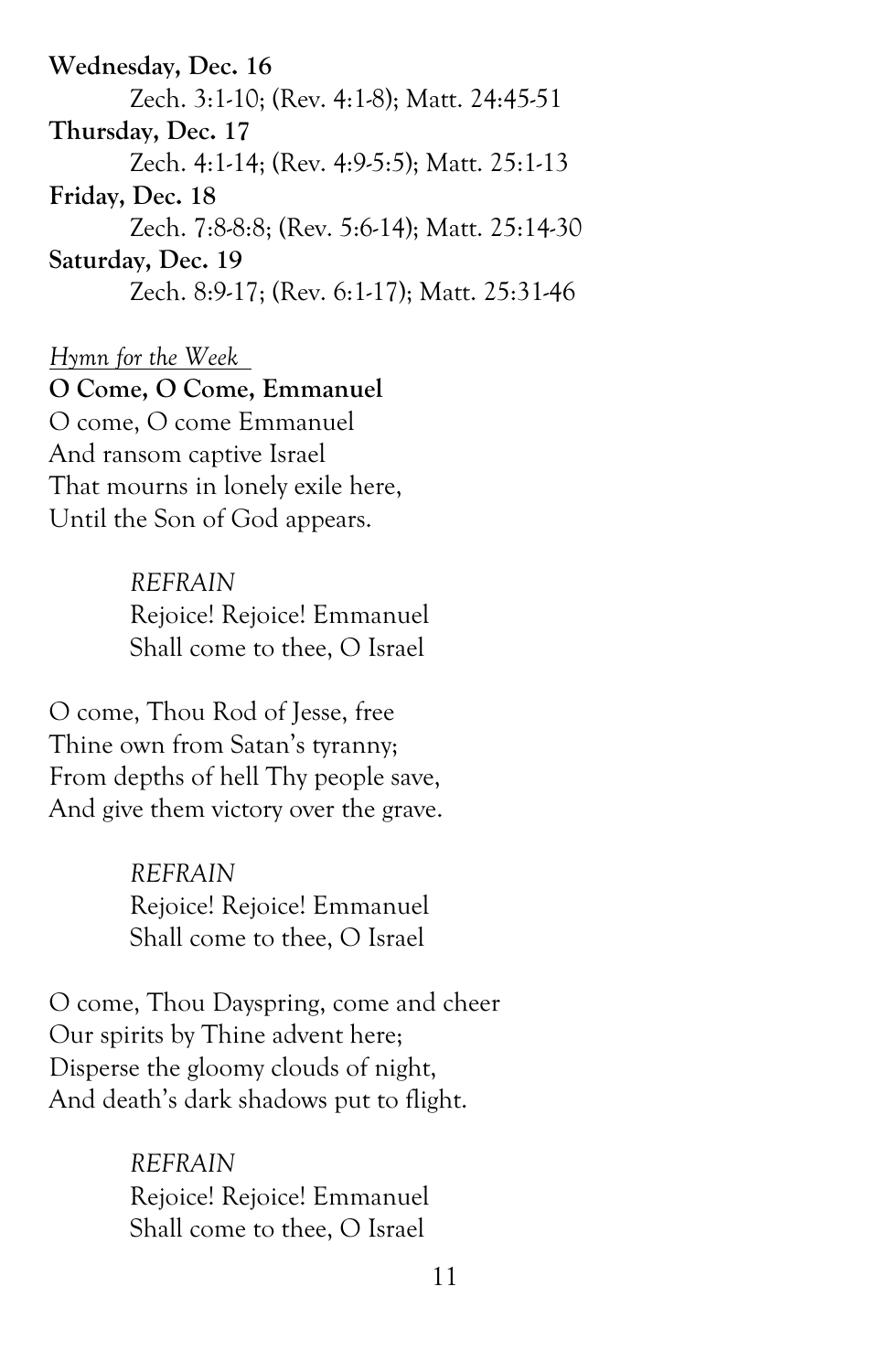O come, Thou Key of David, come, And open wide our heavenly home; Make safe the way that leads on high, And close the path to misery.

> *REFRAIN*  Rejoice! Rejoice! Emmanuel Shall come to thee, O Israel

*OR pick any favorite Advent hymn.*

*Open Prayer Pray for your family, friends, the church, and the world.*

## *The Lord's Prayer*

*Conclude the prayer time with the Lord's Prayer*

**Our Father, who art in heaven, hallowed be thy name, thy kingdom come, thy will be done, on earth as it is in heaven. Give us this day our daily bread, and forgive us our debts as we forgive our debtors. And lead us not into temptation, but deliver us from evil. For thine is the kingdom and the power and the glory forever. Amen.**

## *Closing Prayer*

Stir up your power, O Lord, and with great might come among us; and, because we are sorely hindered by our sins, let your bountiful grace and mercy speedily help and deliver us; through Jesus Christ our Lord, to whom, with you and the Holy Spirit, be honor and glory, now and for ever. **Amen.**

Let us bless the Lord. **Thanks be to God!**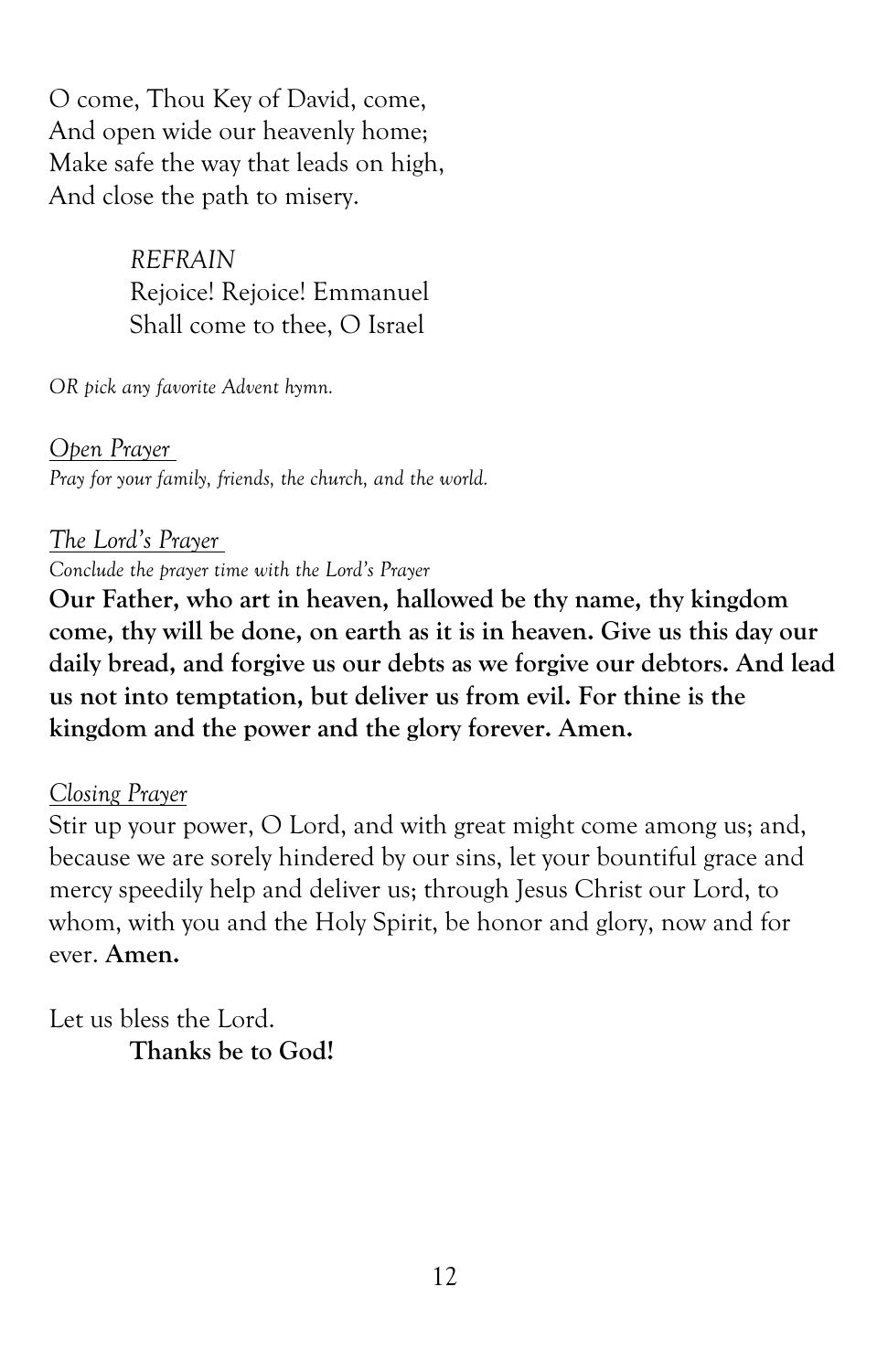# **Week Four of Advent: December 20 – December 24**

# *Opening Prayer*

Grant that your people, we pray, almighty God, may be ever watchful for the coming of your Only Begotten Son, that as the author of our salvation himself has taught us, we may hasten alert and with lighted lamps to meet him when he comes. **Amen.**

#### *Confession of Sin*

**Gracious Father and Loving God, forgive us our sins, and cleanse our hearts through the shed blood of your Son Jesus. Fill us with hope where there has been despair, compassion where there has been indifference, and faith where there has been unbelief. Help us to live in reliance upon your grace. Protect us from growing callous to the glory of Christ's Incarnation and the hope of his return. Through Christ we pray. Amen.**

#### *Assurance of Forgiveness*

May the Almighty God grant us forgiveness of all our sins, and the grace and comfort of the Holy Spirit. **Amen.**

*Invitation* Lord, open our lips. **And our mouth shall proclaim your praise.** 

**Glory to the Father, and to the Son, and to the Holy Spirit: as it was in the beginning, is now and will be forever. Amen.**

Alleluia! Our King and Savior now draws near: O Come let us adore Him. **Alleluia!**

#### *Readings*

*The readings are available on your mobile device at esvbible.org/devotions/bcp/*  **Sunday, Dec. 20 (The Fourth Sunday of Advent)** Gen. 3:8-15; (Rev. 12:1-10); John 3:16-21 **Monday, Dec. 21** Zeph. 3:14-20; (Titus 1:1-16); Luke 1:1-25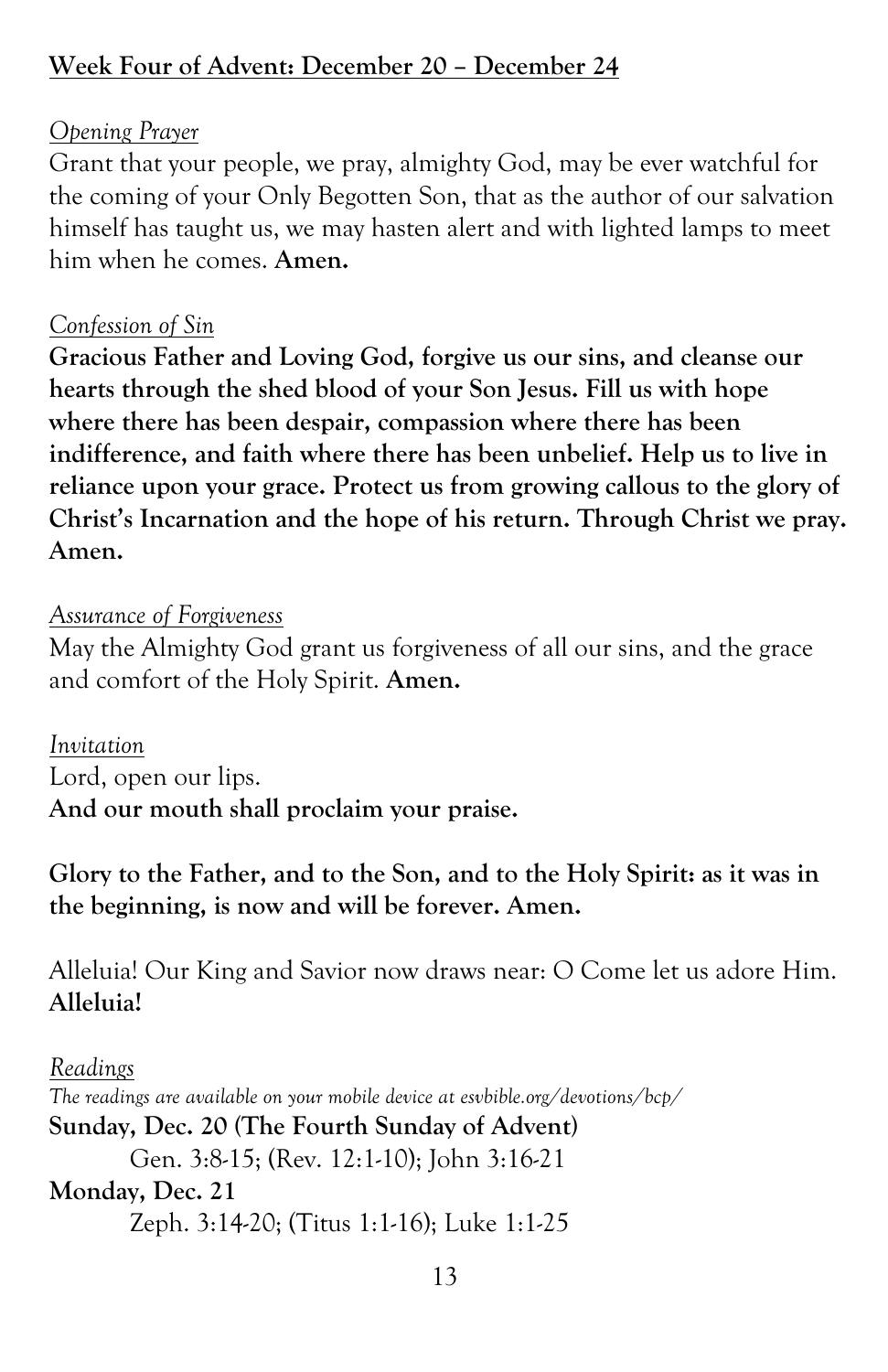**Tuesday, Dec. 22** 1 Samuel 2:1-10; (Titus 2:1-10); Luke 1:26-38 **Wednesday, Dec. 23** 2 Samuel 7:1-17; (Titus 2:11-3:8a); Luke 1:39-56 **Thursday, Dec. 24** Isa. 59:15b-21; (Phil. 2:5-11)

*Hymn for the Week* **What Child is This?** What Child is this who, laid to rest, On Mary's lap is sleeping? Whom angels greet with anthems sweet, While shepherds watch are keeping? This, this is Christ the King, Whom shepherds guard and angels sing: Haste, haste, to bring him laud, The Babe, the Son of Mary.

Why lies he in such mean estate, Where ox and ass are feeding? Good Christian, fear; for sinners here The silent Word is pleading. Nails, spear shall pierce Him through; The cross be borne for me, for you. Hail, hail the Word made flesh, The babe, the son of Mary.

So bring him incense, gold and myrrh; Come peasant, king to own him; The King of kings salvation brings, Let loving hearts enthrone him. Raise, raise the song on high, The virgin sings her lullaby: Joy, joy for Christ is born, The babe, the son of Mary.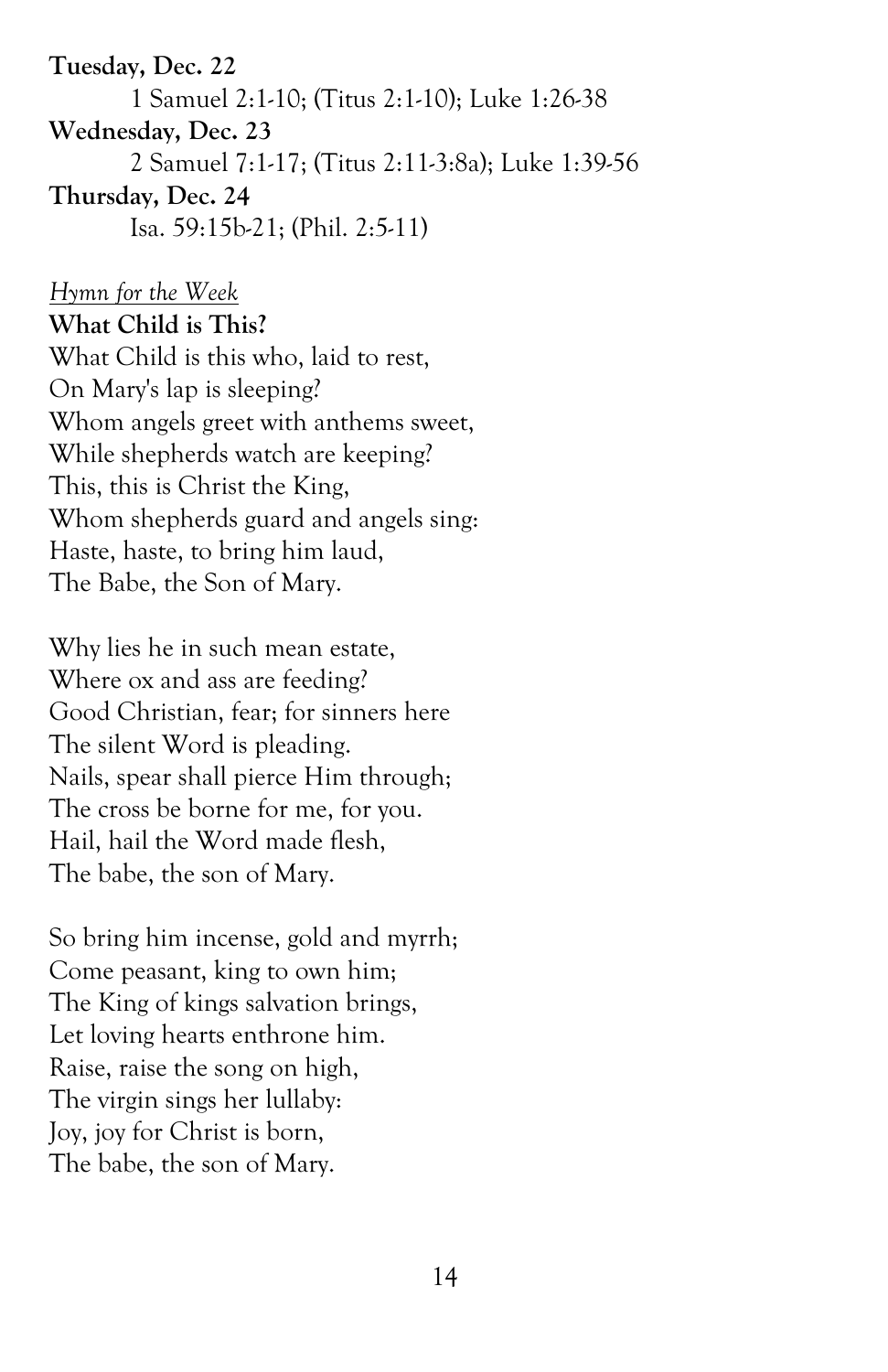*OR pick any favorite Advent hymn.*

#### *Open Prayer*

*Pray for your family, friends, the church, and the world.*

#### *The Lord's Prayer*

*Conclude the prayer time with the Lord's Prayer*

**Our Father, who art in heaven, hallowed be thy name, thy kingdom come, thy will be done, on earth as it is in heaven. Give us this day our daily bread, and forgive us our debts as we forgive our debtors. And lead us not into temptation, but deliver us from evil. For thine is the kingdom and the power and the glory forever. Amen.**

#### *Closing Prayer*

Purify our conscience, Almighty God, by your daily visitation, that your Son Jesus Christ, at his coming, may find in us a mansion prepared for himself; who lives and reigns with you, in the unity of the Holy Spirit, one God, now and for ever. **Amen.**